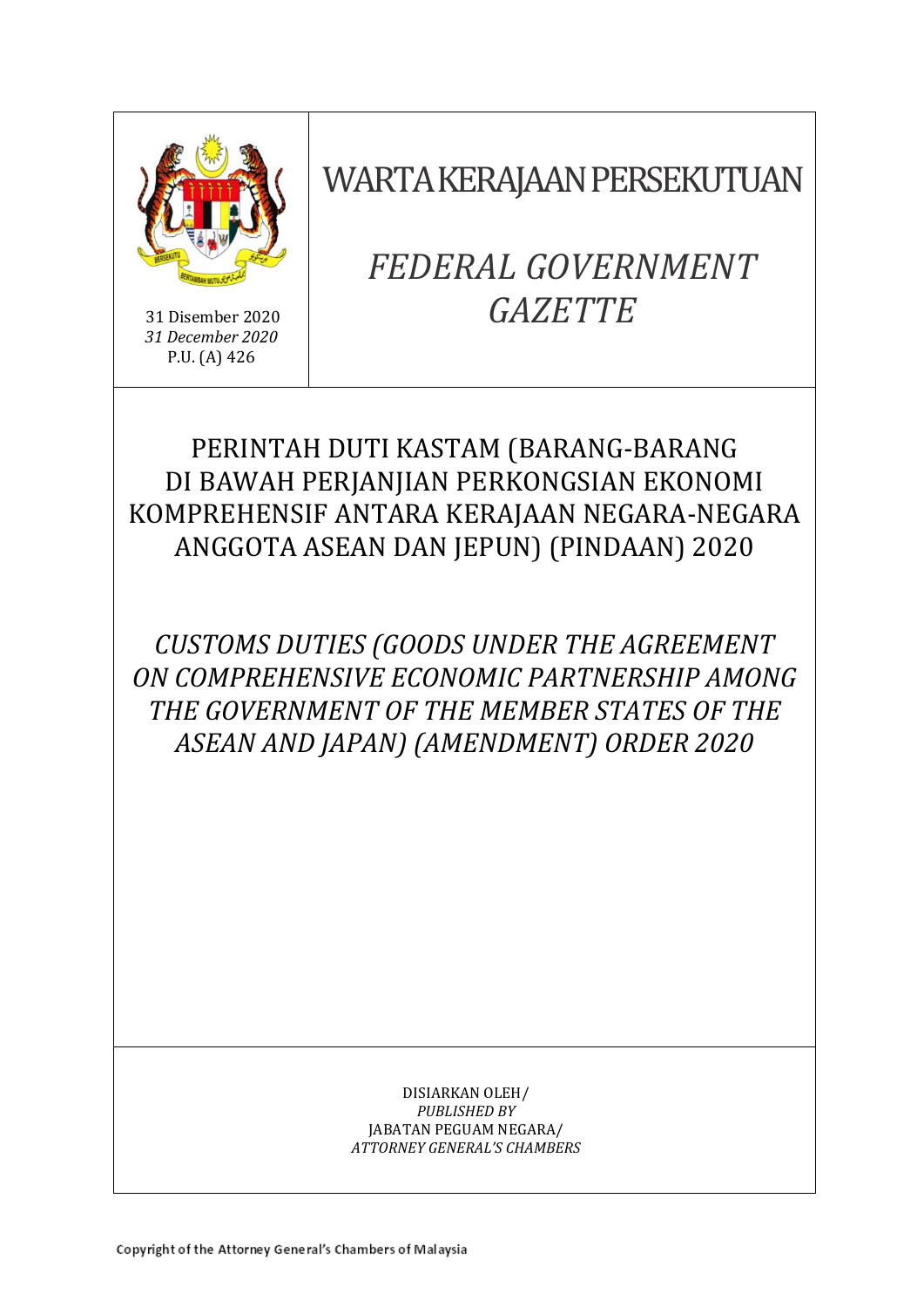#### AKTA KASTAM 1967

#### PERINTAH DUTI KASTAM (BARANG-BARANG DI BAWAH PERJANJIAN PERKONGSIAN EKONOMI KOMPREHENSIF ANTARA KERAJAAN NEGARA-NEGARA ANGGOTA ASEAN DAN JEPUN) (PINDAAN) 2020

PADA menjalankan kuasa yang diberikan oleh subseksyen 11(1) Akta Kastam 1967 [*Akta 235*], Menteri membuat perintah yang berikut:

#### **Nama dan permulaan kuat kuasa**

1. (1) Perintah ini bolehlah dinamakan **Perintah Duti Kastam (Barang-Barang di bawah Perjanjian Perkongsian Ekonomi Komprehensif antara Kerajaan Negara-Negara Anggota ASEAN dan Jepun) (Pindaan) 2020**.

(2) Perintah ini mula berkuat kuasa pada 1 Januari 2021.

#### **Pindaan Jadual Kedua**

2. Perintah Duti Kastam (Barang-Barang di bawah Perjanjian Perkongsian Ekonomi Komprehensif antara Kerajaan Negara-Negara Anggota ASEAN dan Jepun) 2020 [*P.U. (A) 191/2020*] dipinda dalam Jadual Kedua—

*(a)* berhubung dengan subkepala 3824.99, dengan menggantikan subkepala 3824.99.99 00 dan butir-butir yang berhubungan dengannya dengan subkepala dan butir-butir yang berikut: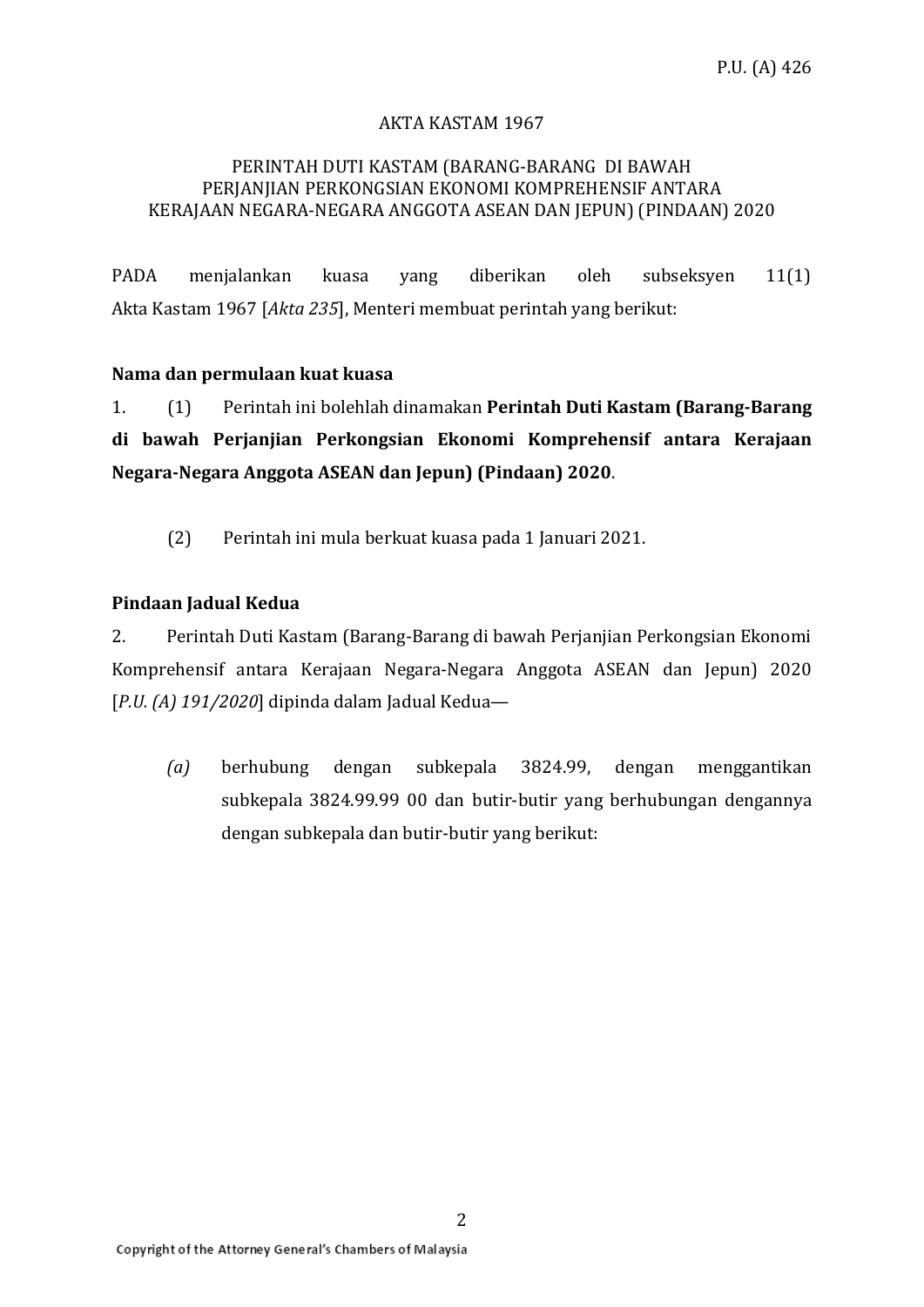#### P.U. (A) 426

| Heading | Subheading    | Description                                                                                                                                                                               | Unit of         | Rate of Import   |
|---------|---------------|-------------------------------------------------------------------------------------------------------------------------------------------------------------------------------------------|-----------------|------------------|
|         |               |                                                                                                                                                                                           | Quantity        | Duty by %        |
|         |               |                                                                                                                                                                                           |                 | under            |
|         |               |                                                                                                                                                                                           |                 | ASEAN-Japan      |
|         |               |                                                                                                                                                                                           |                 | Comprehensive    |
|         |               |                                                                                                                                                                                           |                 | Economic         |
|         |               |                                                                                                                                                                                           |                 | Partnership      |
|         |               |                                                                                                                                                                                           |                 | 2020 and         |
|         |               |                                                                                                                                                                                           |                 | subsequent       |
|         |               |                                                                                                                                                                                           |                 | years            |
| (1)     | (2)           | (3)                                                                                                                                                                                       | (4)             | (5)              |
|         | "3824.99.99   | Other:                                                                                                                                                                                    |                 |                  |
|         | 3824.99.99 10 | Preparation of a<br>kind<br>used<br>for<br>smoking through<br>electronic<br>cigarette<br>and<br>electric vaporising<br>device, in form of<br>liquid or gel, not<br>containing<br>nicotine | kg <sub>2</sub> | $\boldsymbol{0}$ |
|         | 3824.99.99 90 | Other                                                                                                                                                                                     | kg              | $0$ ;            |

*(b)* berhubung dengan subkepala 8543.70, dengan menggantikan subkepala 8543.70.90 00 dan butir-butir yang berhubungan dengannya dengan subkepala dan butir-butir yang berikut: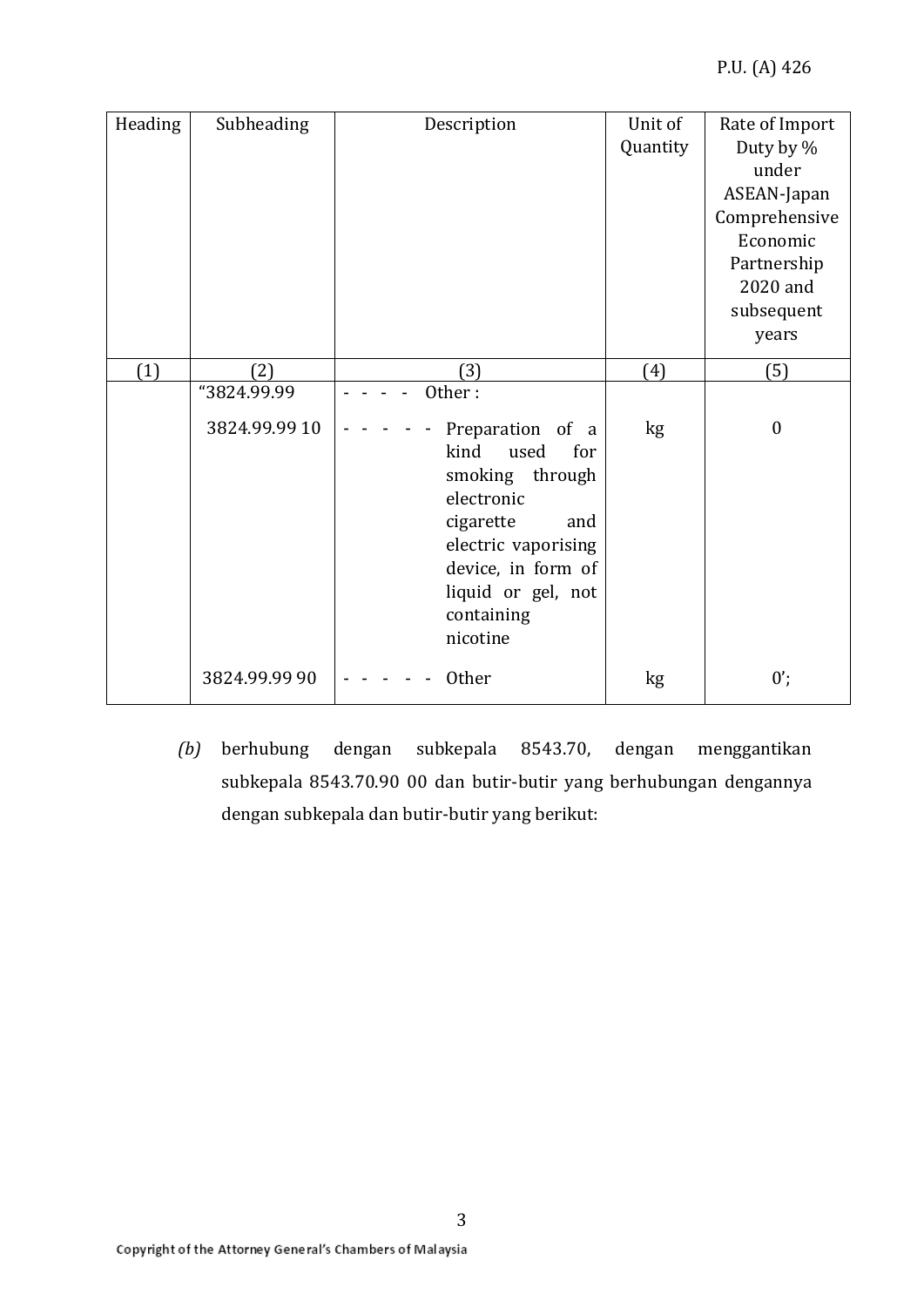| Heading | Subheading    | Description                                                                  | Unit of  | Rate of Import   |
|---------|---------------|------------------------------------------------------------------------------|----------|------------------|
|         |               |                                                                              | Quantity | Duty by % under  |
|         |               |                                                                              |          | ASEAN-Japan      |
|         |               |                                                                              |          | Comprehensive    |
|         |               |                                                                              |          | Economic         |
|         |               |                                                                              |          | Partnership 2020 |
|         |               |                                                                              |          | and subsequent   |
|         |               |                                                                              |          | years            |
| (1)     | (2)           | (3)                                                                          | (4)      | (5)              |
|         |               |                                                                              |          |                  |
|         | "8543.70.90   | Other:                                                                       |          |                  |
|         | 8543.70.90 10 | Electronic cigarettes and<br>similar personal electric<br>vaporising devices | u        | $\boldsymbol{0}$ |
|         | 8543.70.90 90 | <b>Other</b>                                                                 | u        | $0$ "; dan       |

*(c)* berhubung dengan kepala 96.14, dengan menggantikan subkepala 9614.00.90 00 dan butir-butir yang berhubungan dengannya dengan subkepala dan butir-butir yang berikut:

| Heading | Subheading    | Description                                     | Unit of  | Rate of Import   |
|---------|---------------|-------------------------------------------------|----------|------------------|
|         |               |                                                 | Quantity | Duty by % under  |
|         |               |                                                 |          | ASEAN-Japan      |
|         |               |                                                 |          | Comprehensive    |
|         |               |                                                 |          | Economic         |
|         |               |                                                 |          | Partnership      |
|         |               |                                                 |          | 2020 and         |
|         |               |                                                 |          | subsequent       |
|         |               |                                                 |          | years            |
| (1)     | (2)           | (3)                                             | (4)      | (5)              |
|         | "9614.00.90   | Other:<br>$\overline{\phantom{0}}$              |          |                  |
|         | 9614.00.90 10 | Smoking pipes (including<br>$ -$<br>pipe bowls) | kg       | $\boldsymbol{0}$ |
|         | 9614.00.90 90 | <b>Other</b>                                    | kg       | $0$ ".           |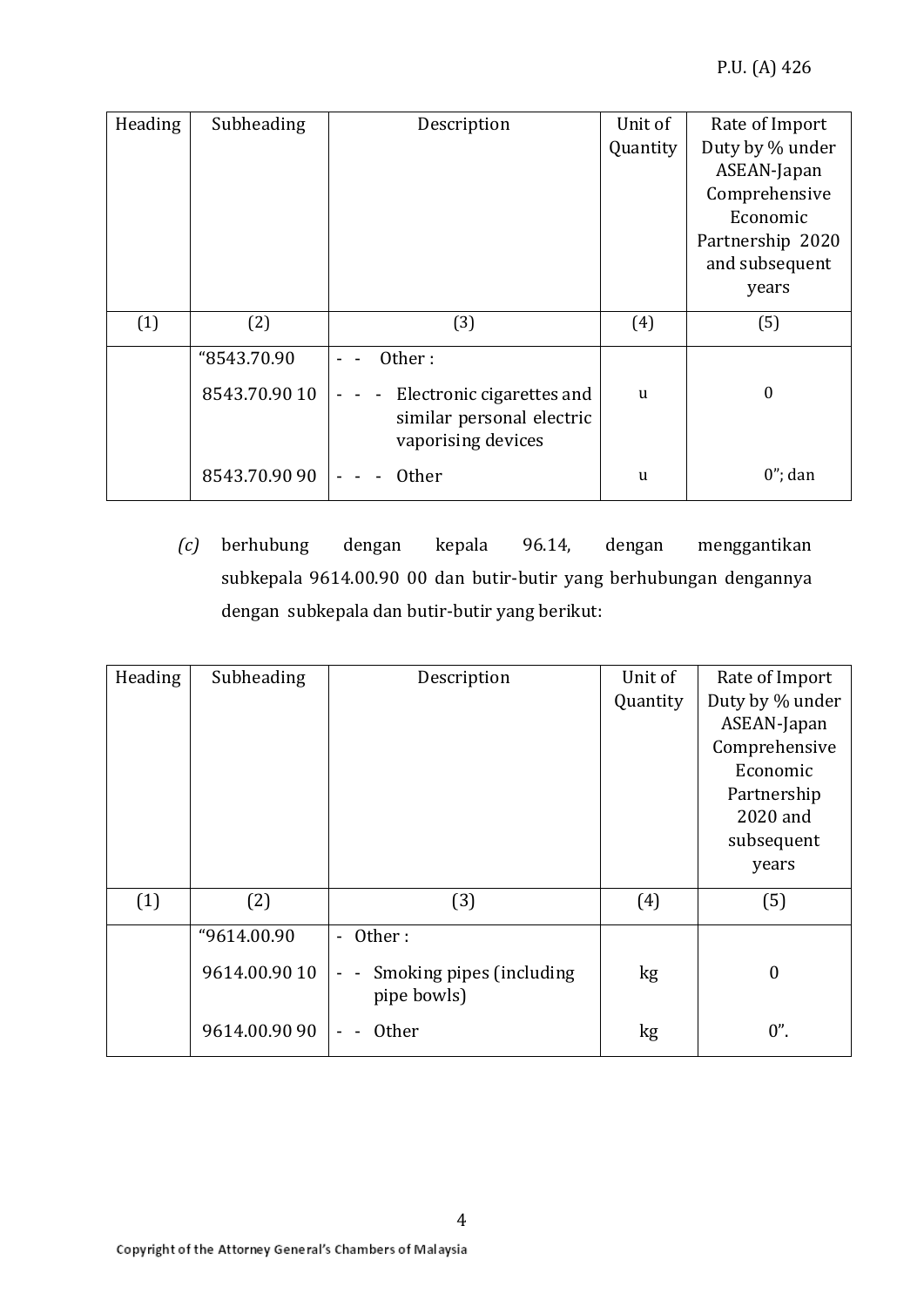#### Dibuat 31 Disember 2020 [MOF.TAX(S)700- 1/1/7 JLD.6; PN(PU2)338/LXI]

#### DATO' SRI TENGKU ZAFRUL BIN TENGKU ABDUL AZIZ  *Menteri Kewangan*

[*Akan dibentangkan di Dewan Rakyat menurut subseksyen 11(2) Akta Kastam 1967*]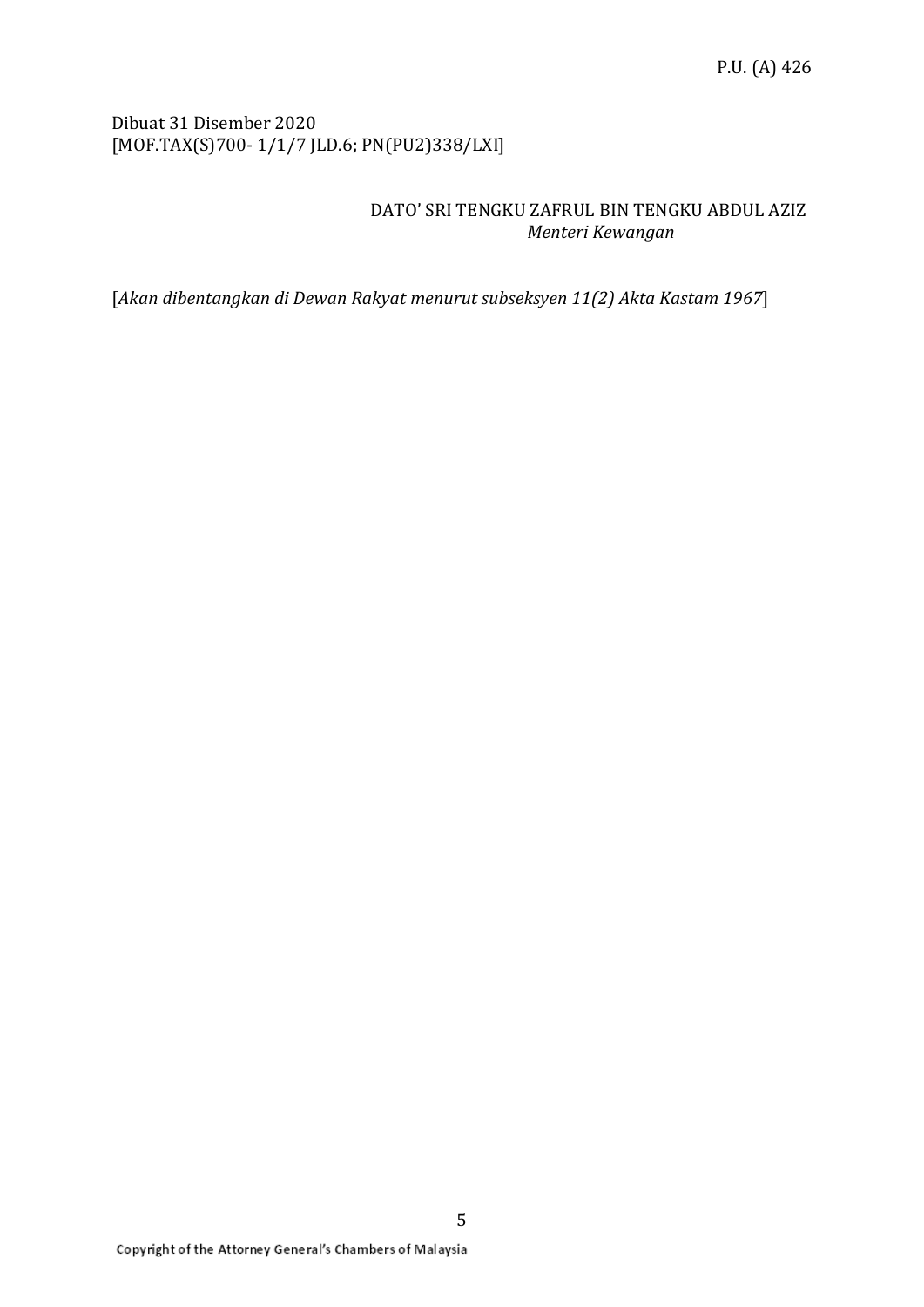#### CUSTOMS ACT 1967

#### CUSTOMS DUTIES (GOODS UNDER THE AGREEMENT ON COMPREHENSIVE ECONOMIC PARTNERSHIP AMONG THE GOVERNMENT OF THE MEMBER STATES OF THE ASEAN AND JAPAN) (AMENDMENT) ORDER 2020

IN exercise of the power conferred by subsection 11(1) of the Customs Act 1967 [*Act 235*], the Minister makes the following order:

#### **Citation and commencement**

1. (1) This order may be cited as the **Customs Duties (Goods under the Agreement on Comprehensive Economic Partnership among the Government of the Member States of the ASEAN and Japan) (Amendment) Order 2020**.

(2) This Order comes into operation on 1 January 2021.

#### **Amendment of Second Schedule**

2. The Customs Duties (Goods under the Agreement on Comprehensive Economic Partnership among the Government of the Member States of the ASEAN and Japan) Order 2020 [*P.U. (A)* 191*/2020*] is amended in the Second Schedule—

*(a)* in relation to subheading 3824.99, by substituting for subheading 3824.99.99 00 and the particulars relating to it the following subheading and particulars: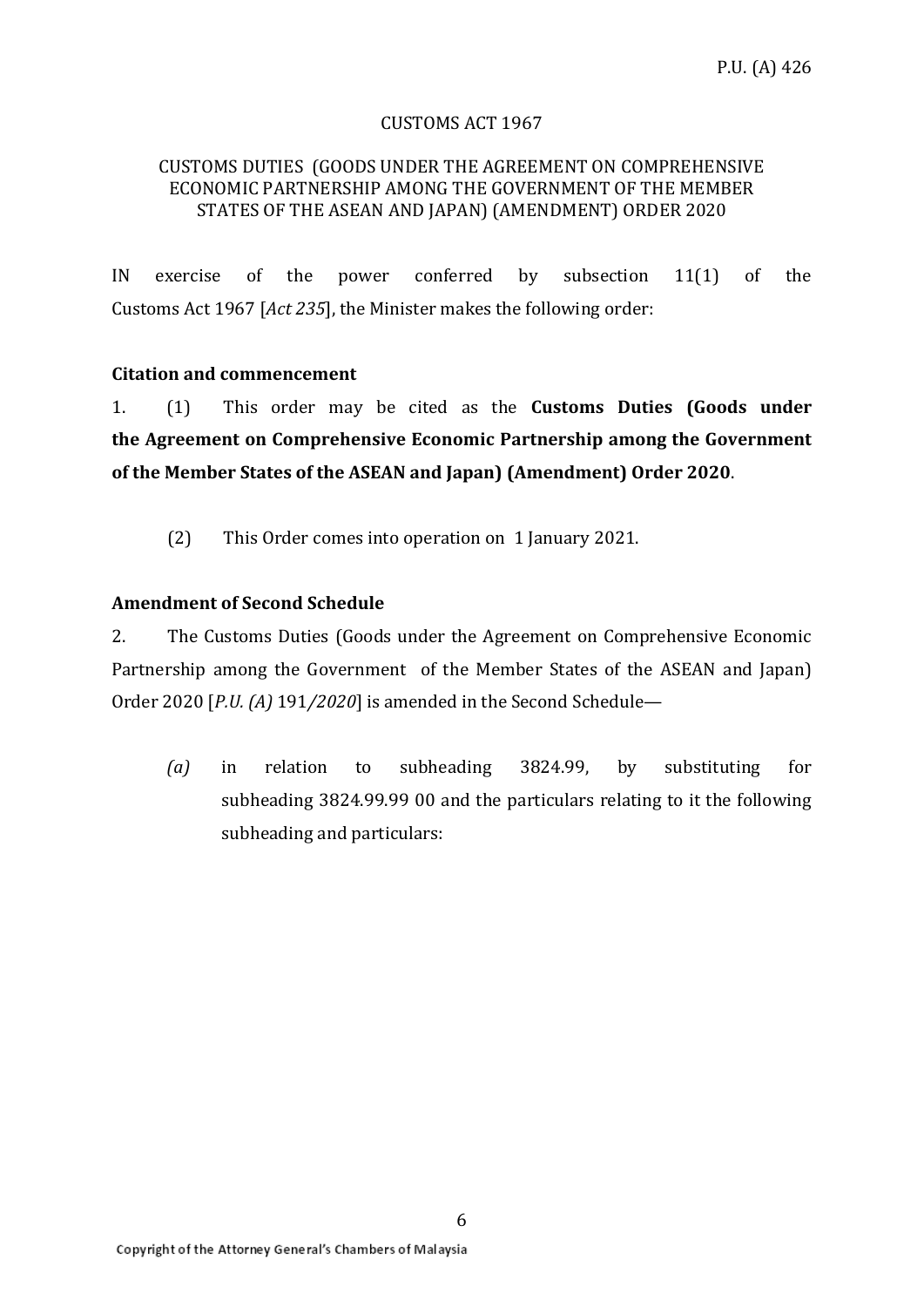| Heading | Subheading    | Description                                                                                                                                                                                                   | Unit of  | Rate of Import   |
|---------|---------------|---------------------------------------------------------------------------------------------------------------------------------------------------------------------------------------------------------------|----------|------------------|
|         |               |                                                                                                                                                                                                               | Quantity | Duty by %        |
|         |               |                                                                                                                                                                                                               |          | under            |
|         |               |                                                                                                                                                                                                               |          | ASEAN-Japan      |
|         |               |                                                                                                                                                                                                               |          | Comprehensive    |
|         |               |                                                                                                                                                                                                               |          | Economic         |
|         |               |                                                                                                                                                                                                               |          | Partnership      |
|         |               |                                                                                                                                                                                                               |          | 2020 and         |
|         |               |                                                                                                                                                                                                               |          | subsequent       |
|         |               |                                                                                                                                                                                                               |          | years            |
| (1)     | (2)           | (3)                                                                                                                                                                                                           | (4)      | (5)              |
|         | "3824.99.99   | Other:                                                                                                                                                                                                        |          |                  |
|         | 3824.99.99 10 | Preparation<br>of<br><sub>a</sub><br>kind<br>used<br>for<br>smoking<br>through<br>electronic cigarette<br>electric<br>and<br>vaporising<br>device,<br>in form of liquid or<br>gel, not containing<br>nicotine | kg       | $\boldsymbol{0}$ |
|         | 3824.99.99 90 | Other                                                                                                                                                                                                         | kg       | $0$ ";           |

*(b)* in relation to subheading 8543.70, by substituting for subheading 8543.70.90 00 and the particulars relating to it the following subheading and particulars: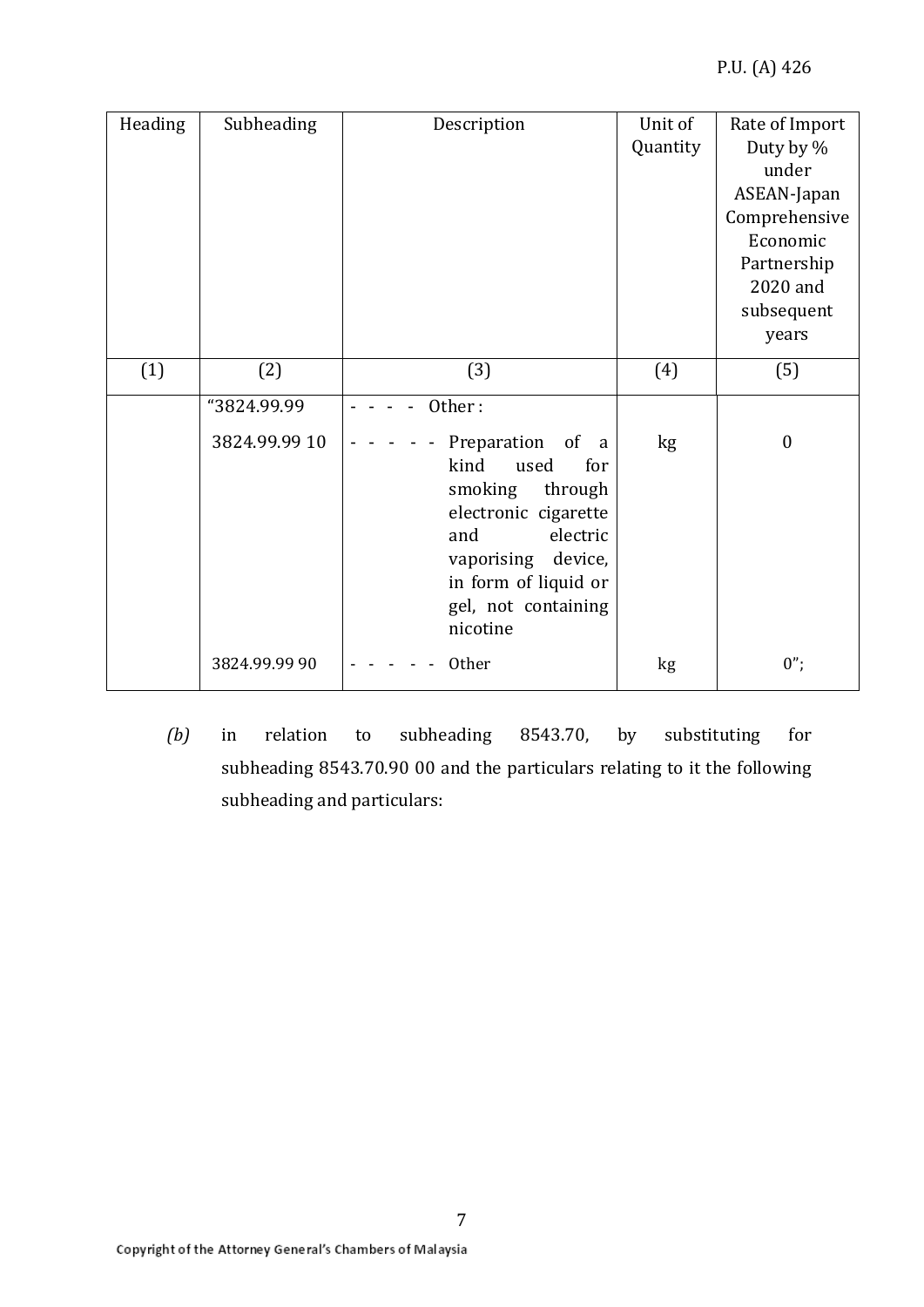| Heading | Subheading    | Description                                                                  | Unit of      | Rate of Import   |
|---------|---------------|------------------------------------------------------------------------------|--------------|------------------|
|         |               |                                                                              | Quantity     | Duty by %        |
|         |               |                                                                              |              | under            |
|         |               |                                                                              |              | ASEAN-Japan      |
|         |               |                                                                              |              | Comprehensive    |
|         |               |                                                                              |              | Economic         |
|         |               |                                                                              |              | Partnership      |
|         |               |                                                                              |              | 2020 and         |
|         |               |                                                                              |              | subsequent       |
|         |               |                                                                              |              | years            |
| (1)     | (2)           | (3)                                                                          | (4)          | (5)              |
|         | "8543.70.90   | Other:                                                                       |              |                  |
|         | 8543.70.90 10 | Electronic cigarettes and<br>similar personal electric<br>vaporising devices | <sub>u</sub> | $\boldsymbol{0}$ |
|         | 8543.70.90 90 | <b>Other</b>                                                                 | u            | $0$ "; and       |

### *(c)* in relation to heading 96.14, by substituting for subheading 9614.00.90 00 and the particulars relating to it the following subheading and particulars:

| Heading | Subheading    | Description                                                         | Unit of  | Rate of Import   |
|---------|---------------|---------------------------------------------------------------------|----------|------------------|
|         |               |                                                                     | Quantity | Duty by % under  |
|         |               |                                                                     |          | ASEAN-Japan      |
|         |               |                                                                     |          | Comprehensive    |
|         |               |                                                                     |          | Economic         |
|         |               |                                                                     |          | Partnership      |
|         |               |                                                                     |          | 2020 and         |
|         |               |                                                                     |          | subsequent       |
|         |               |                                                                     |          | years            |
| (1)     | (2)           | (3)                                                                 | (4)      | (5)              |
|         | "9614.00.90   | Other:<br>$\overline{\phantom{0}}$                                  |          |                  |
|         | 9614.00.90 10 | Smoking pipes (including<br>$\overline{\phantom{a}}$<br>pipe bowls) | kg       | $\boldsymbol{0}$ |
|         | 9614.00.90 90 | <b>Other</b>                                                        | kg       | $0$ ".           |